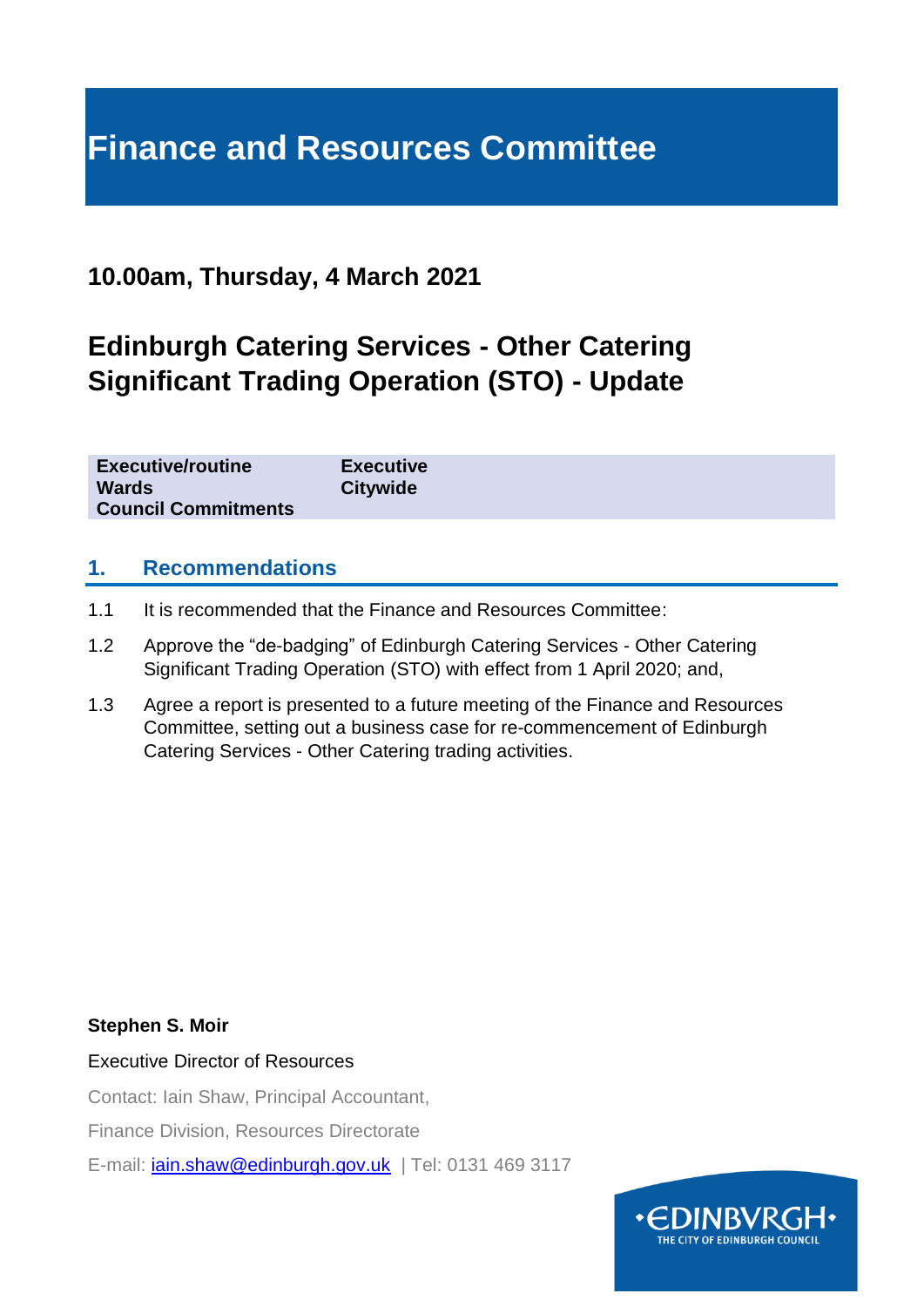**Report**

# **Edinburgh Catering Services - Other Catering Significant Trading Operation (STO) - Update**

### **2. Executive Summary**

- 2.1 As a consequence of the COVID-19 pandemic and the move to home working, Edinburgh Catering Services - Other Catering STO has been unable to trade during 2020/21 financial year.
- 2.2 There remains uncertainty as to future office working arrangements. As this has a significant impact on the business case for the STO to trade, it is recommended that the STO be "de-badged", with effect from 1 April 2020.
- 2.3 When current restrictions have eased to permit sufficient occupation of corporate offices to enable consideration of re-commencement of trading, a business case will require to be developed.

### **3. Background**

- 3.1 Significant Trading Operations (STOs) were created by the Local Government in Scotland Act 2003 and have the power to trade externally as well as internally. An STO is required to break-even on income and expenditure, taking one year with another on a three-year cycle. Each STO is required to maintain accounts, which are reported separately within the Annual Report and Accounts of the Council.
- 3.2 The Council approved the designation of Edinburgh Catering Services Other Catering as an STO in 2005.

### **4. Main report**

- 4.1 Edinburgh Catering Services Other Catering is a quality accredited trading operation providing a catering service to staff and the public across seven Council buildings. This includes civic hospitality in the City Chambers and employee catering services in Waverley Court.
- 4.2 In the Council's Audited Annual Accounts for 2019/20, it was noted Edinburgh Catering Services - Other Catering failed to achieve its statutory obligation to break

Finance and Resources Committee – 4 March 2021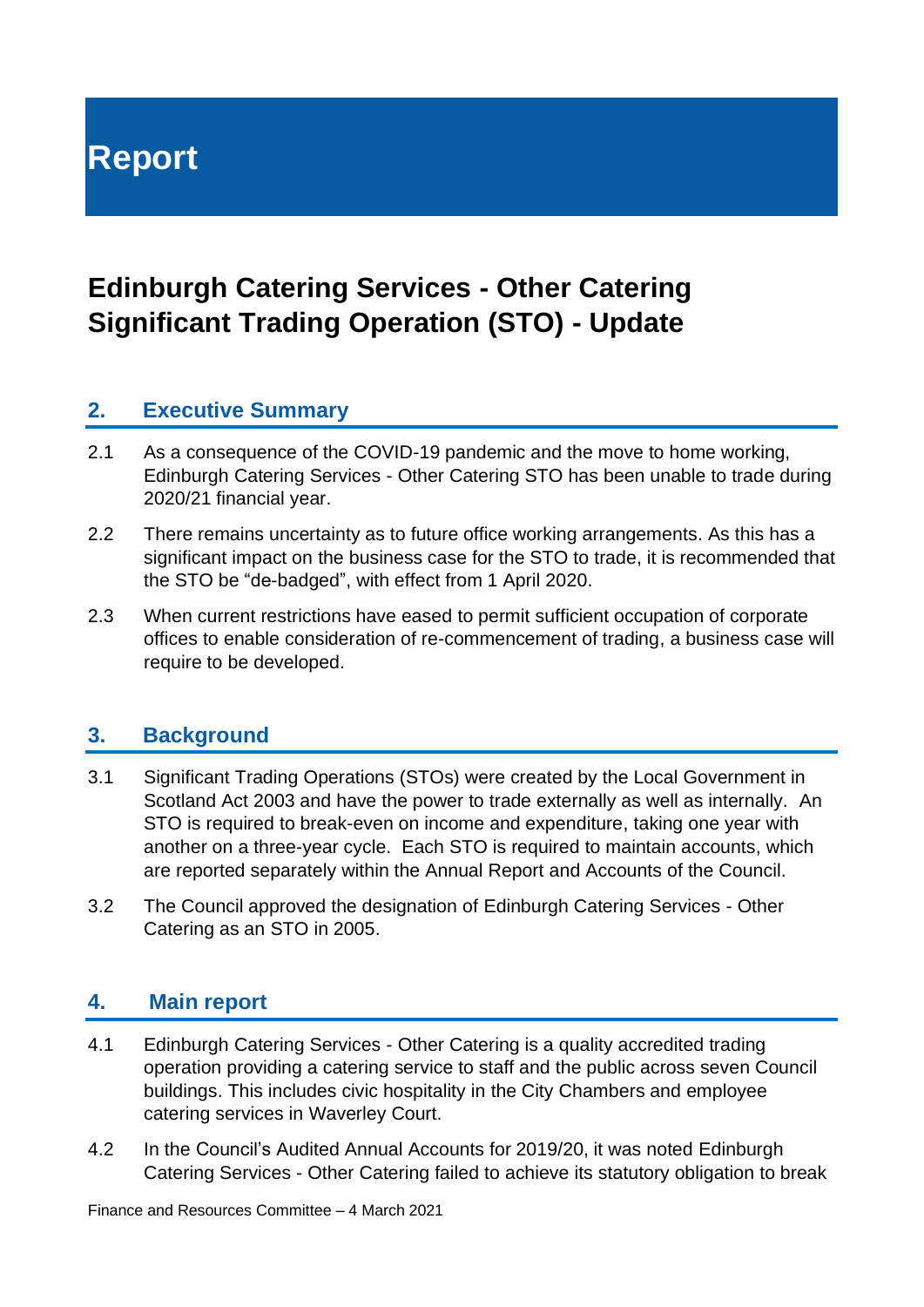even over a three-year period. The trading deficit in 2019/20 was £48,000 on a turnover of £921,000. There was a cumulative deficit of £126,000 against the requirement to break-even over a three-year period. The reasons for these losses were explained to and scrutinised by the Governance, Risk and Best Value Committee on 31 October 2017 and 20 March 2018.

- 4.3 The Annual Accounts noted the impact of COVID-19 would make achievement of a breakeven position in 2020/21 challenging. A tariff increase in line with inflation is anticipated on re-commencement of services. Re-modelling the service will require to be considered, to accommodate changes in demand and the lack of commercial activity at the City Chambers and Waverley Court.
- 4.4 The Chartered Institute of Public Finance and Accountancy ("CIPFA") published Significant Trading Operations Consolidated Guidance in June 2013. The Guidance notes it is a matter for individual authorities to determine what is a trading operation, but it is likely to be based on a whether a service is provided:
	- 4.4.1 in a competitive environment i.e. the customer has discretion to use an alternative provider, and
	- 4.4.2 on a basis other than straightforward recharge of costs i.e. customers take the service based on quoted lump sums, fixed periodical charges or rates, or a combination of these.
- 4.5 The Guidance provides that trading operations may include:
	- 4.5.1 services to the public or client groups, which are liable to charging; or
	- 4.5.2 work for other council services where the council has decided to subject the trading operation to a test of competition as part of a Best Value review; or
	- 4.5.3 services where customers are free to buy services from outside the council.
- 4.6 Edinburgh Catering Services Other Catering is classified as a Significant Trading Operation on the basis that services are provided in a competitive environment and are charged on a basis other than straightforward recharge of costs .
- 4.7 During 2020/21, Edinburgh Catering Services Other Catering has not traded due to the impact of the COVID-19 pandemic. Council offices have, in the main, been closed, with councillors and council employees working from home.
- 4.8 In 2020/21, the Council recovered £53,000 of Other Catering employee costs from the UK Government's Coronavirus Job Retention Scheme for the period until the end of October 2020. All Edinburgh Catering Services - Other Catering employees have now been temporarily redeployed to posts elsewhere in the School Catering service.
- 4.9 As there remains significant uncertainty as to future office working arrangements, with a consequent impact on the development and operation of a viable trading business case for Edinburgh Catering Services - Other Catering, it is recommended that the Significant Trading Operation be "de-badged", with effect from 1 April 2020.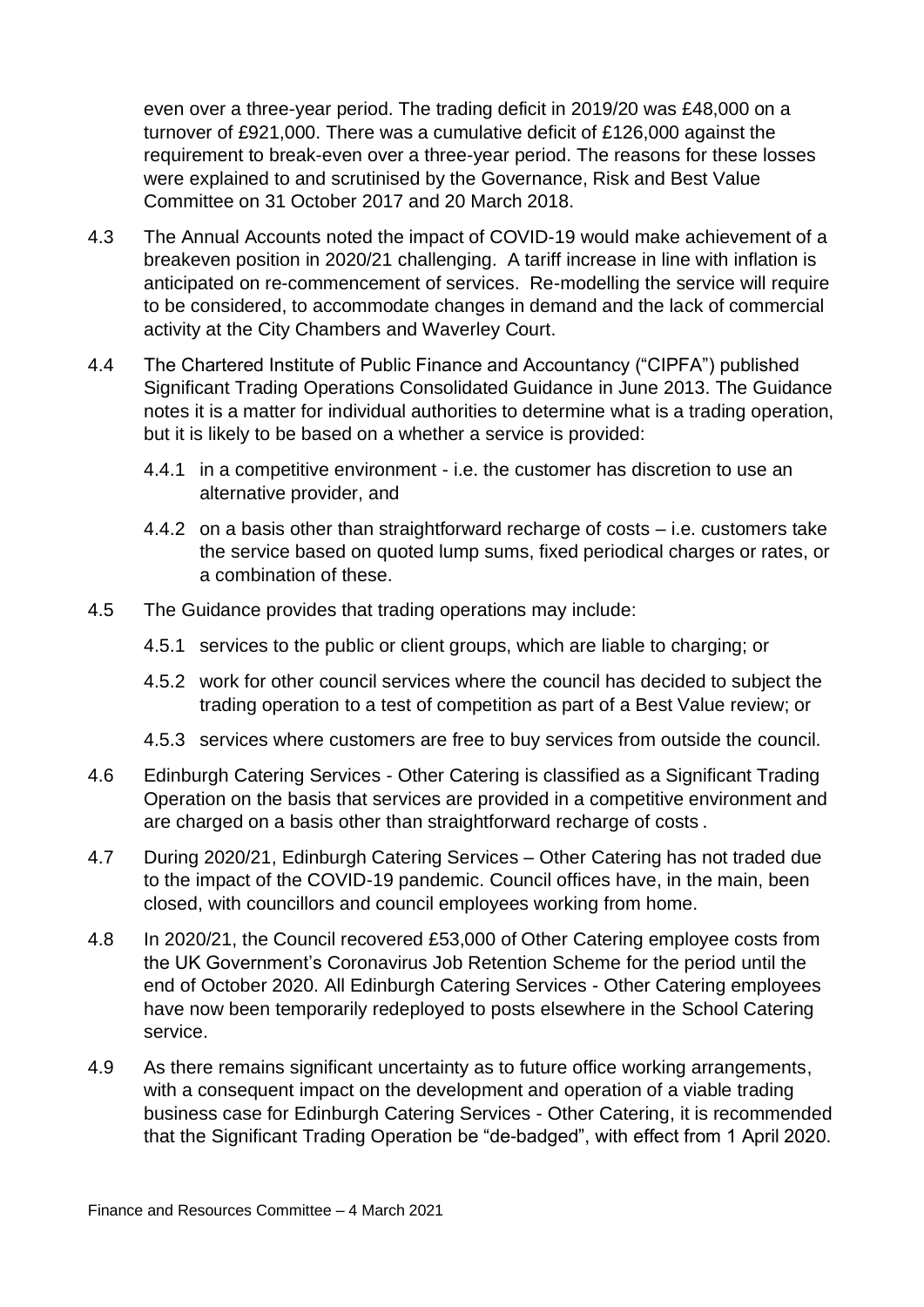- 4.10 The Consolidated Guidance issued by CIPFA in 2013 refers to a Test of Significance to ensure that not only are the disclosure requirements of the 2003 Act satisfied, but also to ensure that disclosures are not voluminous. It is noted that criteria which a council may wish to consider in determining whether a trading operation is deemed 'significant' could include the following:
	- 4.10.1 the size of the turnover of the trading operation, relative to the council's net revenue budget;
	- 4.10.2 the risk of financial loss the council is exposed to in carrying out the operation;
	- 4.10.3 the importance of a trading account to demonstrating service improvement and achievement of targets;
	- 4.10.4 whether the council is exposed to the risk of service or reputational loss in carrying out the operation;
	- 4.10.5 the service areas likely to be of interest to its key stakeholders and their needs.
- 4.11 When current restrictions have eased to permit sufficient occupation of corporate offices to enable consideration of re-commencement of trading, it is recommended a business case be developed prior to re-commencement of services. Any business case should take account of the criteria identified at paragraph 4.10 in determining whether the Other Catering service is re-badged as a Significant Trading Operation.
- 4.12 A future business case should seek to deliver Best Value and to operate at no net cost to the Council.
- 4.13 Consultation with be undertaken with staff groups and their Trade Unions.

### **5. Next Steps**

5.1 Any change to the designation of a Significant Trading Operation should be formally notified to Audit Scotland.

#### **6. Financial impact**

- 6.1 The forecast deficit in 2020/21 as a consequence of the pandemic is estimated to be £655,000. This deficit is included in the Council's revenue expenditure monitoring forecasts reported to the Finance and Resources Committee on a regular basis throughout 2020/21.
- 6.2 If the recommendations of this report are approved, a cost re-alignment will be undertaken for 2021/22 to reflect the temporary re-deployment of Other Catering employees.